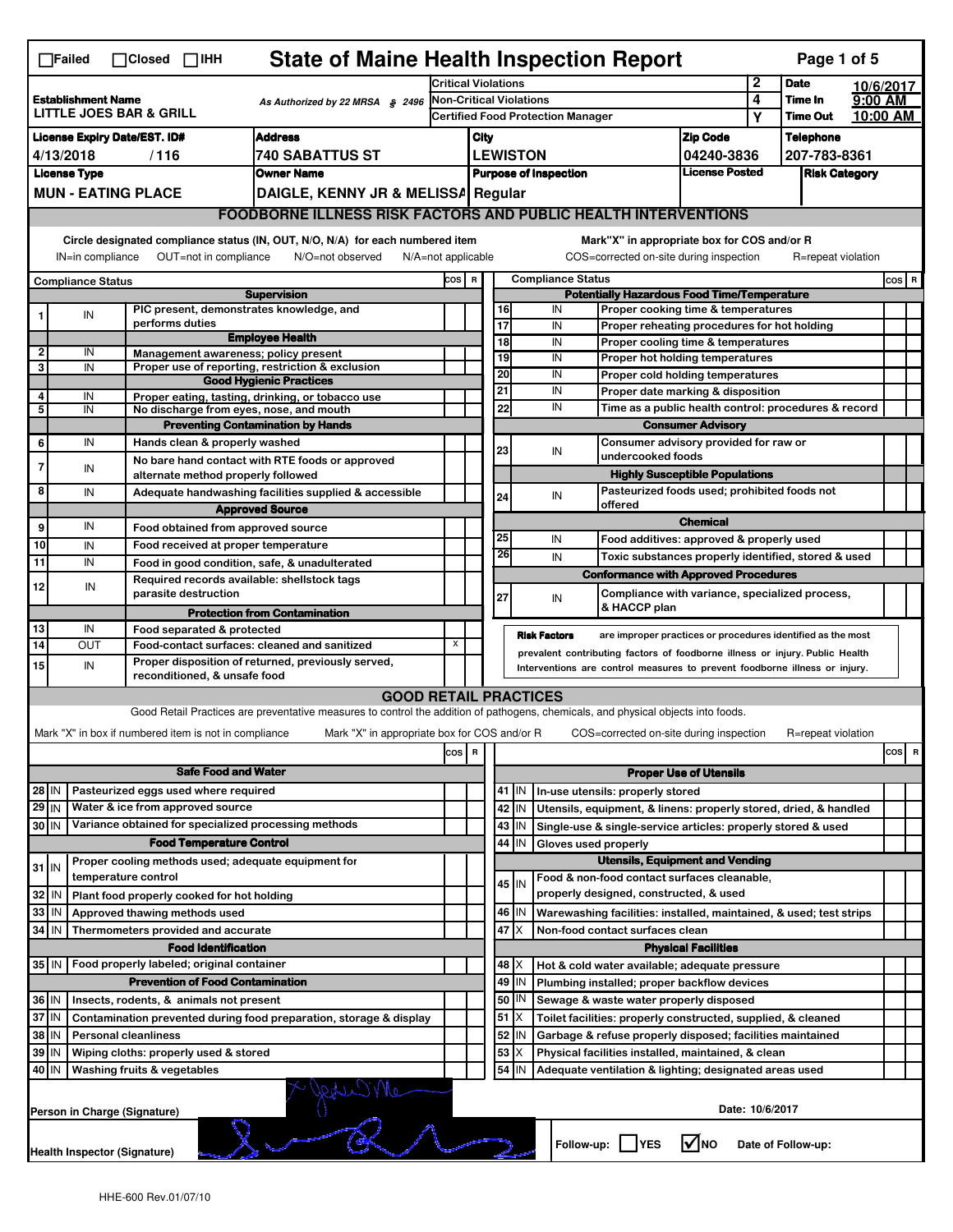|                                                   |                                   |                                        | <b>State of Maine Health Inspection Report</b> | Page 2 of 5  |                        |                                  |  |  |
|---------------------------------------------------|-----------------------------------|----------------------------------------|------------------------------------------------|--------------|------------------------|----------------------------------|--|--|
| <b>Establishment Name</b>                         |                                   | As Authorized by 22 MRSA               | 10/6/2017<br><b>Date</b>                       |              |                        |                                  |  |  |
| <b>LITTLE JOES BAR &amp; GRILL</b>                |                                   |                                        |                                                |              |                        |                                  |  |  |
| License Expiry Date/EST. ID#<br>4/13/2018<br>/116 | <b>Address</b><br>740 SABATTUS ST | City / State<br><b>LEWISTON</b><br>/ME |                                                |              | Zip Code<br>04240-3836 | <b>Telephone</b><br>207-783-8361 |  |  |
|                                                   |                                   |                                        | <b>Temperature Observations</b>                |              |                        |                                  |  |  |
| Location                                          | <b>Temperature</b>                |                                        |                                                | <b>Notes</b> |                        |                                  |  |  |
| cooler                                            | 35                                |                                        |                                                |              |                        |                                  |  |  |
|                                                   |                                   |                                        |                                                |              |                        |                                  |  |  |
| pottoes                                           | 37                                |                                        |                                                |              |                        |                                  |  |  |
|                                                   |                                   |                                        |                                                |              |                        |                                  |  |  |
| hot water                                         | $110 +$                           |                                        |                                                |              |                        |                                  |  |  |
|                                                   |                                   |                                        |                                                |              |                        |                                  |  |  |
| sandwich bar                                      | 38                                |                                        |                                                |              |                        |                                  |  |  |
|                                                   |                                   |                                        |                                                |              |                        |                                  |  |  |
| beer cooler                                       | 38                                |                                        |                                                |              |                        |                                  |  |  |
|                                                   |                                   |                                        |                                                |              |                        |                                  |  |  |

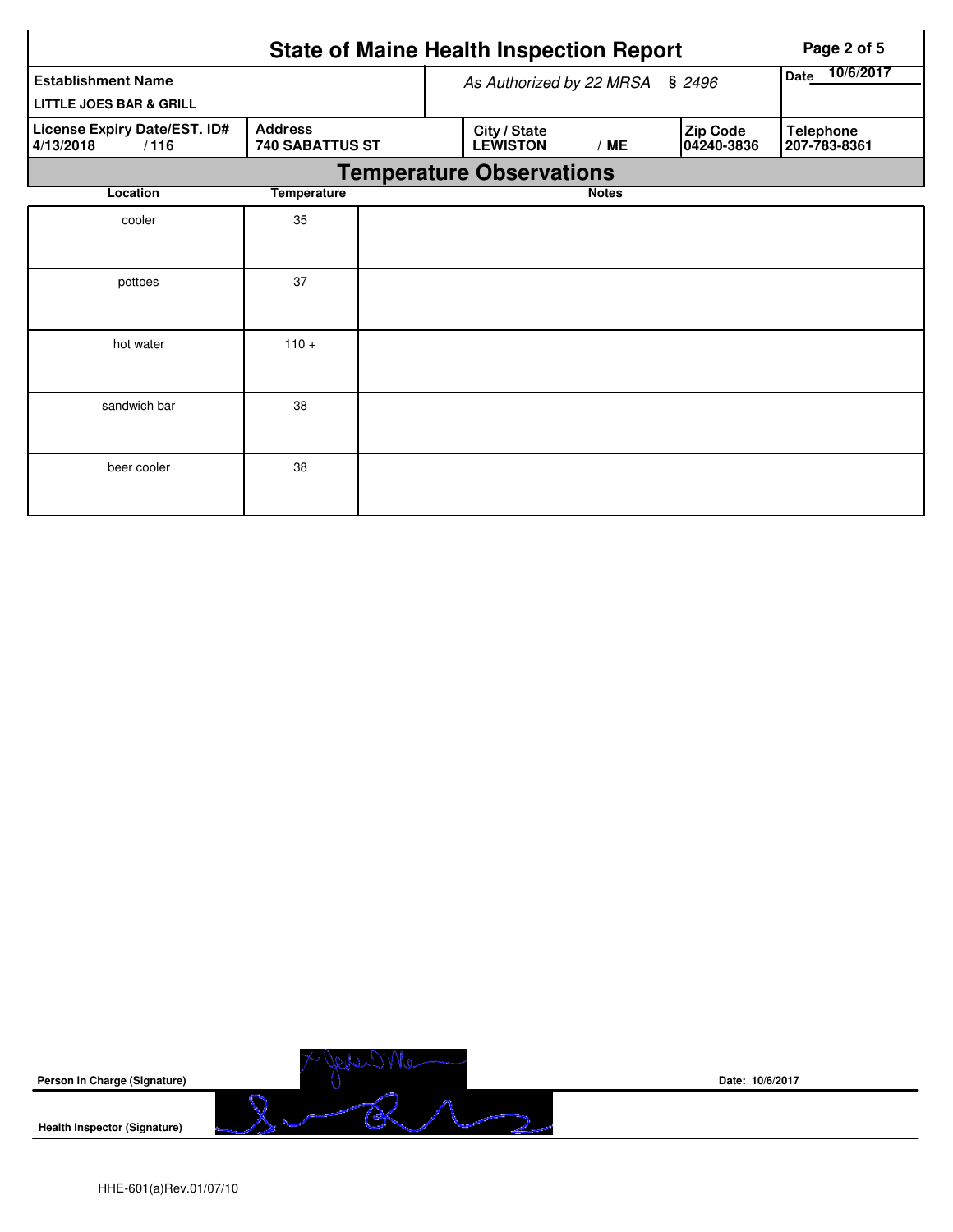| <b>State of Maine Health Inspection Report</b>                                                                                 |                                                                                                          |                                            |           |                               |             |           |
|--------------------------------------------------------------------------------------------------------------------------------|----------------------------------------------------------------------------------------------------------|--------------------------------------------|-----------|-------------------------------|-------------|-----------|
| <b>Establishment Name</b>                                                                                                      |                                                                                                          |                                            |           |                               | <b>Date</b> | 10/6/2017 |
| <b>LITTLE JOES BAR &amp; GRILL</b>                                                                                             |                                                                                                          |                                            |           |                               |             |           |
| <b>License Expiry Date/EST. ID#</b><br>4/13/2018<br>/116                                                                       | <b>Address</b><br><b>740 SABATTUS ST</b>                                                                 | City / State<br><b>LEWISTON</b>            | <b>ME</b> | <b>Zip Code</b><br>04240-3836 |             |           |
|                                                                                                                                |                                                                                                          | <b>Observations and Corrective Actions</b> |           |                               |             |           |
|                                                                                                                                | Violations cited in this report must be corrected within the time frames below, or as stated in sections | 8-405.11 and 8-406.11 of the Food Code     |           |                               |             |           |
| 14: 4-501.114.(A).(1): C: Dishes/utensils are not being sanitized in water with the correct chlorine sanitizer concentration.  |                                                                                                          |                                            |           |                               |             |           |
| INSPECTOR NOTES: no sanitizer reading in sanitizer bucket corrected on site                                                    |                                                                                                          |                                            |           |                               |             |           |
| 47: 4-602.13: N: Non-food contact surfaces are not cleaned at a frequency necessary to preclude accumulation of soil residues. |                                                                                                          |                                            |           |                               |             |           |
| INSPECTOR NOTES: clean exterior of fryolator                                                                                   |                                                                                                          |                                            |           |                               |             |           |
| 48: 5-103.11.(B): C: Insufficient hot water supply.                                                                            |                                                                                                          |                                            |           |                               |             |           |
| INSPECTOR NOTES: no hot water handsink kitchen-plumber coming today                                                            |                                                                                                          |                                            |           |                               |             |           |
| 51: 6-202.14: N: Toilet room not enclosed, with a self closing, tight fitting door.                                            |                                                                                                          |                                            |           |                               |             |           |
| INSPECTOR NOTES: install self-closing hinge                                                                                    |                                                                                                          |                                            |           |                               |             |           |
| 53: 6-201.13.(A): N: Floor and wall junctures are not enclosed and sealed.                                                     |                                                                                                          |                                            |           |                               |             |           |
| INSPECTOR NOTES: install cove base where missing                                                                               |                                                                                                          |                                            |           |                               |             |           |
|                                                                                                                                |                                                                                                          |                                            |           |                               |             |           |
| 53: 6-501.12: N: The physical facilities are not clean.                                                                        |                                                                                                          |                                            |           |                               |             |           |
| INSPECTOR NOTES: clean in back of all equipment walls/floors                                                                   |                                                                                                          |                                            |           |                               |             |           |
|                                                                                                                                |                                                                                                          |                                            |           |                               |             |           |
|                                                                                                                                |                                                                                                          |                                            |           |                               |             |           |
|                                                                                                                                |                                                                                                          |                                            |           |                               |             |           |
|                                                                                                                                |                                                                                                          |                                            |           |                               |             |           |
|                                                                                                                                |                                                                                                          |                                            |           |                               |             |           |
|                                                                                                                                |                                                                                                          |                                            |           |                               |             |           |
|                                                                                                                                |                                                                                                          |                                            |           |                               |             |           |
|                                                                                                                                |                                                                                                          |                                            |           |                               |             |           |
|                                                                                                                                |                                                                                                          |                                            |           |                               |             |           |
|                                                                                                                                |                                                                                                          |                                            |           |                               |             |           |
|                                                                                                                                |                                                                                                          |                                            |           |                               |             |           |



**Date: 10/6/2017**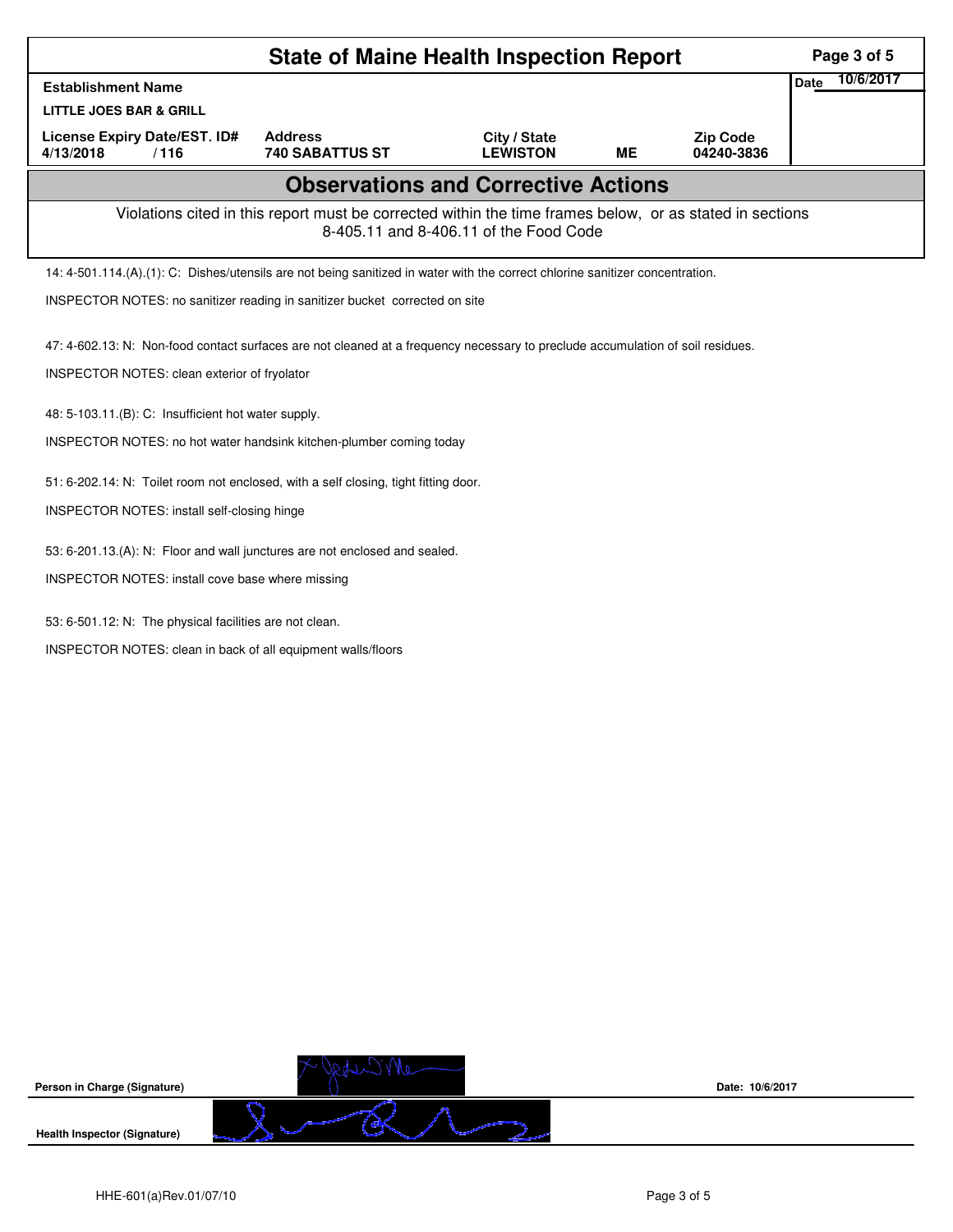|                                                   | <b>State of Maine Health Inspection Report</b> |                                 |    |                               |      | Page 4 of 5 |  |  |  |
|---------------------------------------------------|------------------------------------------------|---------------------------------|----|-------------------------------|------|-------------|--|--|--|
| <b>Establishment Name</b>                         |                                                |                                 |    |                               | Date | 10/6/2017   |  |  |  |
| LITTLE JOES BAR & GRILL                           |                                                |                                 |    |                               |      |             |  |  |  |
| License Expiry Date/EST. ID#<br>4/13/2018<br>/116 | <b>Address</b><br><b>740 SABATTUS ST</b>       | City / State<br><b>LEWISTON</b> | ME | <b>Zip Code</b><br>04240-3836 |      |             |  |  |  |
| <b>Inspection Notes</b>                           |                                                |                                 |    |                               |      |             |  |  |  |

# RED FOLDER-EMPLOYEE HEALTH POLICY

Employee Health Policy left and explained the policy with the PIC.Please retain information as you will be asked next year during your inspection to provide the employee Health Policy information which was left with the PIC.

## Certified Food Protection Manager

Unless directed otherwise, all Eating Establishments are required to submit a copy of their Certified Food Protection Manager (CFPM) certificate. A CFPM must be hired within 90 days of a new eating establishment opening or when a CFPM leaves employment. For a list of CFPM courses and trainers go to http://www.maine.gov/healthinspection/training.htm

Please provide a copy of this certification(s) to your inspector [Susan Reny ] by emailing to [ sreny@lewistonmaine.gov ] or faxing to 207-795-5071. A copy may also be sent to Carol Gott, Health Inspection Program, 286 Water St. 3rd Floor, Augusta, ME 04333 or carol.gott@maine.gov. Please include the name of your establishment and the establishment ID# with your certification(s).

2013 Maine Food Code Adoption

The Maine Food Code was adopted in October of 2013. Please refer to our website for a copy,

http://www.maine.gov/healthinspection. Following are a few of the major changes:

• No Bare Hand Contact with Ready-To-Eat Food. Handlers are required to use gloves, utensils, deli papers, etc., to avoid bare hand contact with ready-to-eat food;

- Establishments must have clean-up procedures for employees to follow following vomiting and diarrheal events;
- Responsibilities of the person in charge for ill employees (exclusions and restrictions); and,
- Date marking of Ready-to-eat potentially hazardous foods.

## Violation Correction Timeframe

Critical violations should be corrected on site, but in any event, within 10 days. The licensee must contact the inspector when the critical violation has been addressed at 207-( 513-3125 Ext 3224 ) or email ( sreny@lewistonmaine.gov ). Non-critical violations must be corrected within 30 days. Failure to satisfactorily correct these violations before the follow-up inspection may result in enforcement proceedings by the Department to include fines and penalties, which are outlined in Sections 7, 8 and 9 of the Rules Relating to the Administration and Enforcement of Establishments Licensed by the Health Inspection Program available at http://www.maine.gov/healthinspection. License renewals can be denied if violations are not corrected within the noted timeframes.

## C= Critical violation and NC= Non-critical violation

"Critical violation" means a provision of the Food Code that, if in non-compliance, is more likely than other violations to contribute to food contamination, illness or environmental health hazard.

## Additional Inspection Fee

License fees provide for two inspections per year. When additional inspections are required, the Department may charge an additional \$100 fee to cover the costs of each additional inspection or visit.

## Document Retention/Posting

Pursuant to the Maine Food Code, the establishment's current license must be displayed. In addition, a sign or placard must be posted in a conspicuous area notifying consumers that a copy of the most recent inspection report is available upon request. CFPM certificates must be posted in a conspicuous area and must be available to the Department upon request. Jessie Marlarsie exp 11/14/2020 cert# 12981060

1 pool-1 pinball-1 fooze ball-1 juke